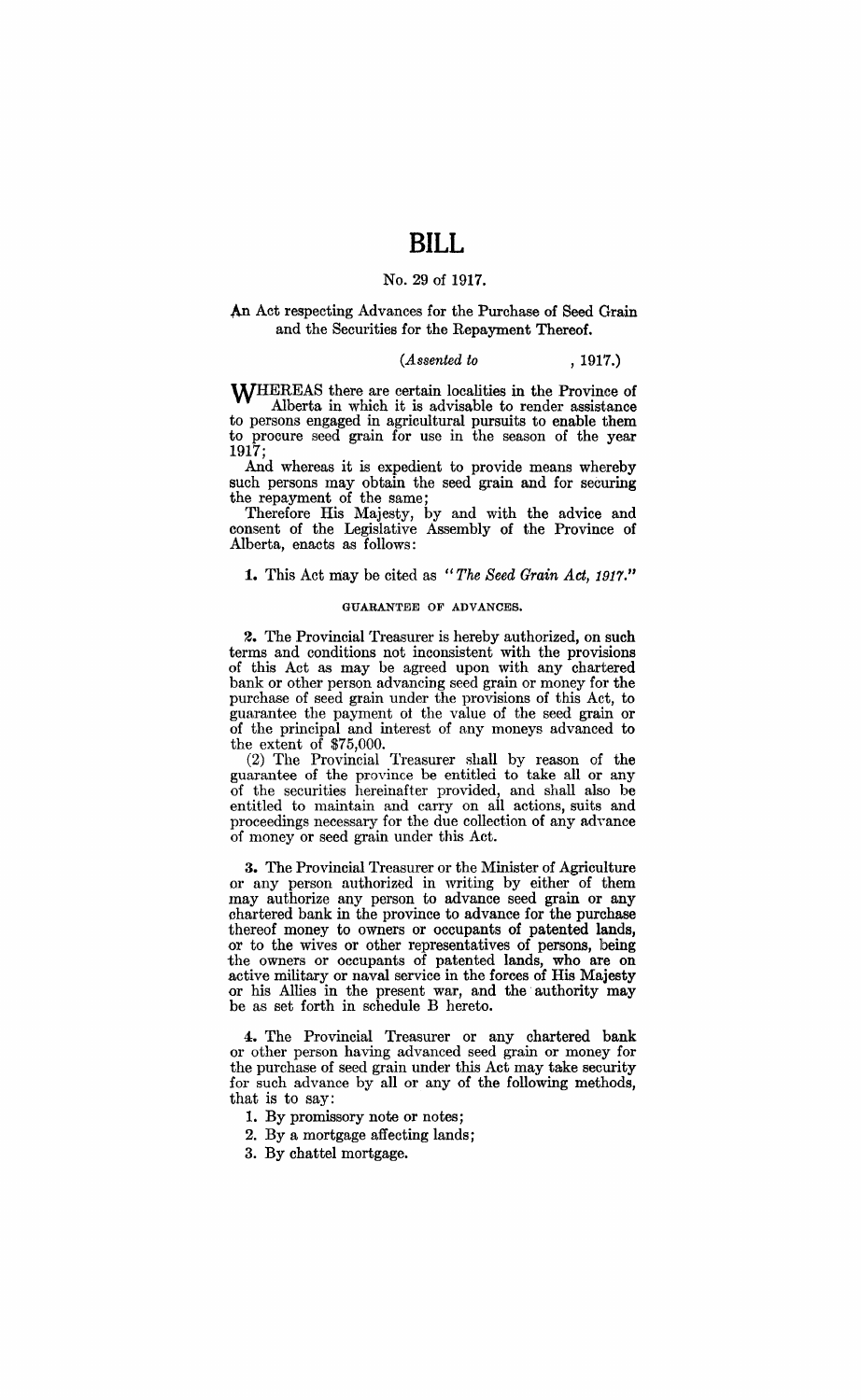### APPLICATIONS FOR SEED GRAIN.

5. All applications for seed grain or advances to purchase seed grain shall be made to the Minister of Agriculture in accordance with the form set forth in schedule A hereto.

## SECURITY BY PROMISSORY NOTE.

6. In the case of each advance of seed grain or money under this Act a promissory note may be taken in favour of the Provincial Treasurer or chartered bank or other person from the person or persons to whom any such advance is made, for the value of such advance; and each such promissory note shall be payable on the 1st day of January, A.D. 1918, together with interest thereon at a rate to be agreed upon between the parties; and each such promissory note made and delivered in pursuance of this Act shall be made payable to the lender or to his, their or its order, and the holder or holders thereof may institute and carry on all and any actions, suits or proceedings which he, they or it may deem desimble or necessary for. the due recovery of the moneys secured by any such promissory note or any part thereof. The form of the note may be as set forth in schedule C hereto.

## SECURITY BY MORTGAGE ON REAL ESTATE.

7. The Provincial Treasurer, chartered bank or other person may, for the better securing of the said advance, accept in addition to any promissory note under this Act a mortgage or encumbrance under *The Land TiUes Act*  on real estate, and it shall be the duty of the registrar of land titles of the registration district in which the lands covered by such mortgage or encumbrance are situate to enter and record, without fee, a memorandum of the mortgage or encumbrance upon the certificate of title in the register, and upon the duplicate certificate.

(2) Every such mortgage or encumbrance shall have the same effect and confer the same rights upon the mortgagee as if the same were duly registered in the ordinary manner and under the provisions of any Statute or Statutes of the Province of Alberta respecting the registration of mortgages on real estate.

(3) Every such mortgage or encumbrance may be discharged, without fee, in the manner provided by any such Statute.

## SECURITY BY CHATTEL MORTGAGE.

8. The Provincial Treasurer, chartered bank or other person may, for the better securing of any advance under this Act, accept in addition to any promissory note under this Act a chattel mortgage as security for the said advance, and it shall be the duty of the registration clerk for the registration of chattel mortgages in the district in which the property covered by such mortgage is at the time of the execution of the instrument, to enter and record the same, without fee, in the books for registration of chattel mortgages.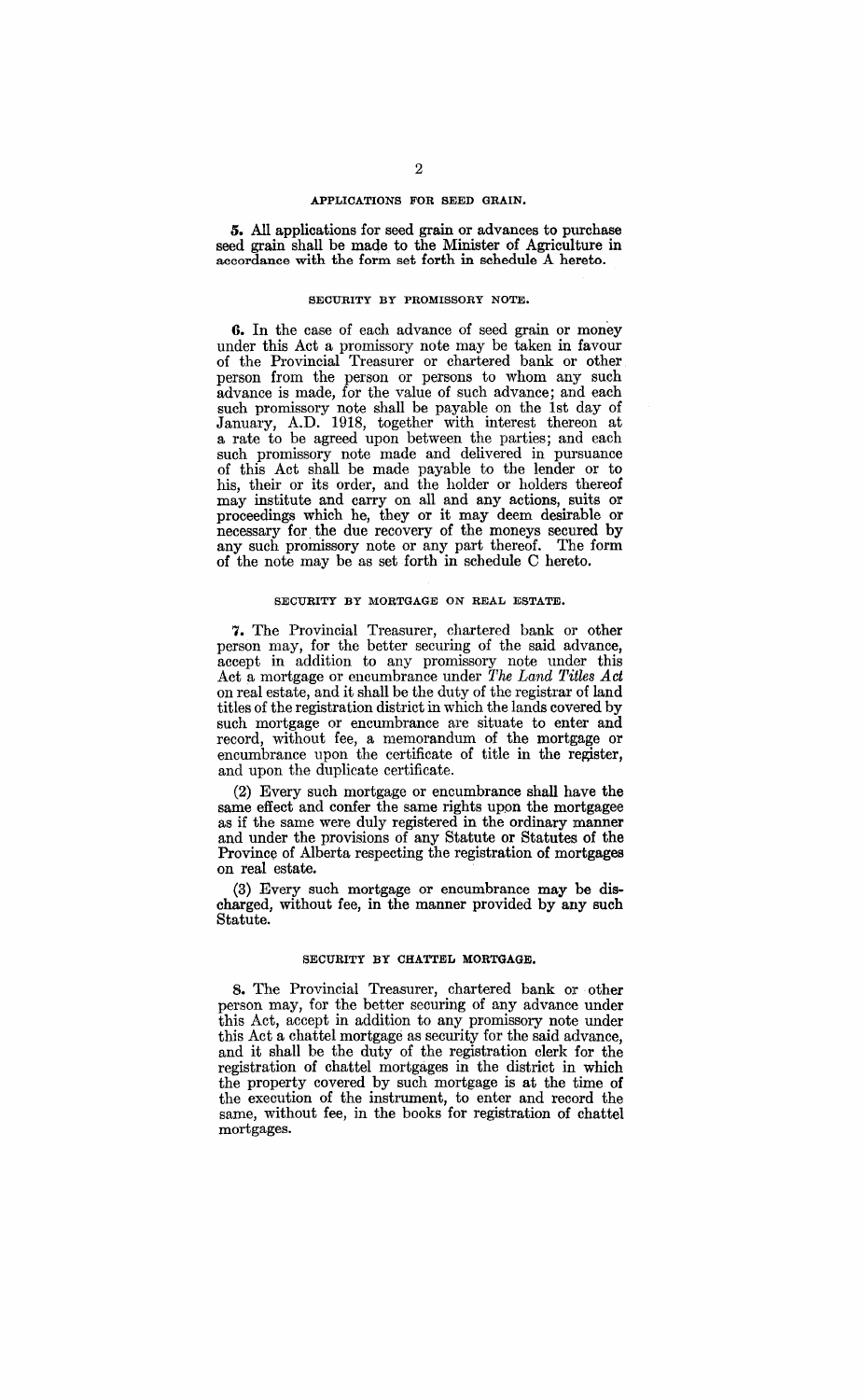(2) Every such mortgage shall have the same effect and confer the same rights upon the mortgagee as if the same were duly registered in the ordinary manner under the provisions of any Statute or Statutes of the Province of Alberta respecting the registration of chattel mortgages.

(3) There shall be no time limit for the filing of such chattel mortgages, neither shall it be necessary to renew the same under the provisions of any Statute of the province, and such chattel mortgage may be discharged, without fee, in the manner provided for the discharge of any chattel mortgage under any such Statute.

### SEED GRAIN LIEN ON LAND.

**9.** The Provincial Treasurer, chartered bank or other person may, as additional security file or register in the land titles office for the land registration district in which the lands therein referred to are situate, a statutory lien, signed by the applicant, for an advance, setting forth the information as shown in schedule D hereto.

(2) It shall be the duty of the registrar of every land titles office in which the lands or a portion thereof shown in the statutory lien are situate to enter and record, without fee, as a lien or charge against the lands respectively shown therein, the amount advanced for the purchase of seed grain.

(3) Every such statutory lien so filed and entered as aforesaid shall to the amount named therein with interest thereon operate as a lien or charge in favour of the province against the land or lands therein described.

(4) Upon payment of the amount mentioned in such statutory lien and the interest thereon, under the provisions of this Act, a certificate, in writing, by the Provincial Treasurer, the Minister of Agriculture or the manager for the time being of the chartered bank or other person advancing the money, certifying that such amount has been paid, shall operate as a discharge of said lien or charge and shall, upon production thereof, be filed or registered, without fee, by the registrar of land titles, and an entry made that such lien has been discharged.

## SEED GRAIN LIEN ON CROP.

**10.** It is hereby declared that there shall be a lien or charge upon all grain grown upon the land for which any seed grain or money has been advanced under this Act.

(2) If any grain grown upon the land for which seed grain has been advanced is sold, the proceeds of such sale or such portion thereof as **will** cover the indebtedness under this Act, shall be recoverable by action at law.

(3) The Provincial Treasurer may demand from any person or corporation, having in their possession all grain cheques or other documents in respect of any grain grown on said lands, and such person or corporation shall deliver up to him or to some person whom he may appoint all such grain cheques and other documents, and the moneys recoverable thereunder may be applied towards the payment of any advance under this Act.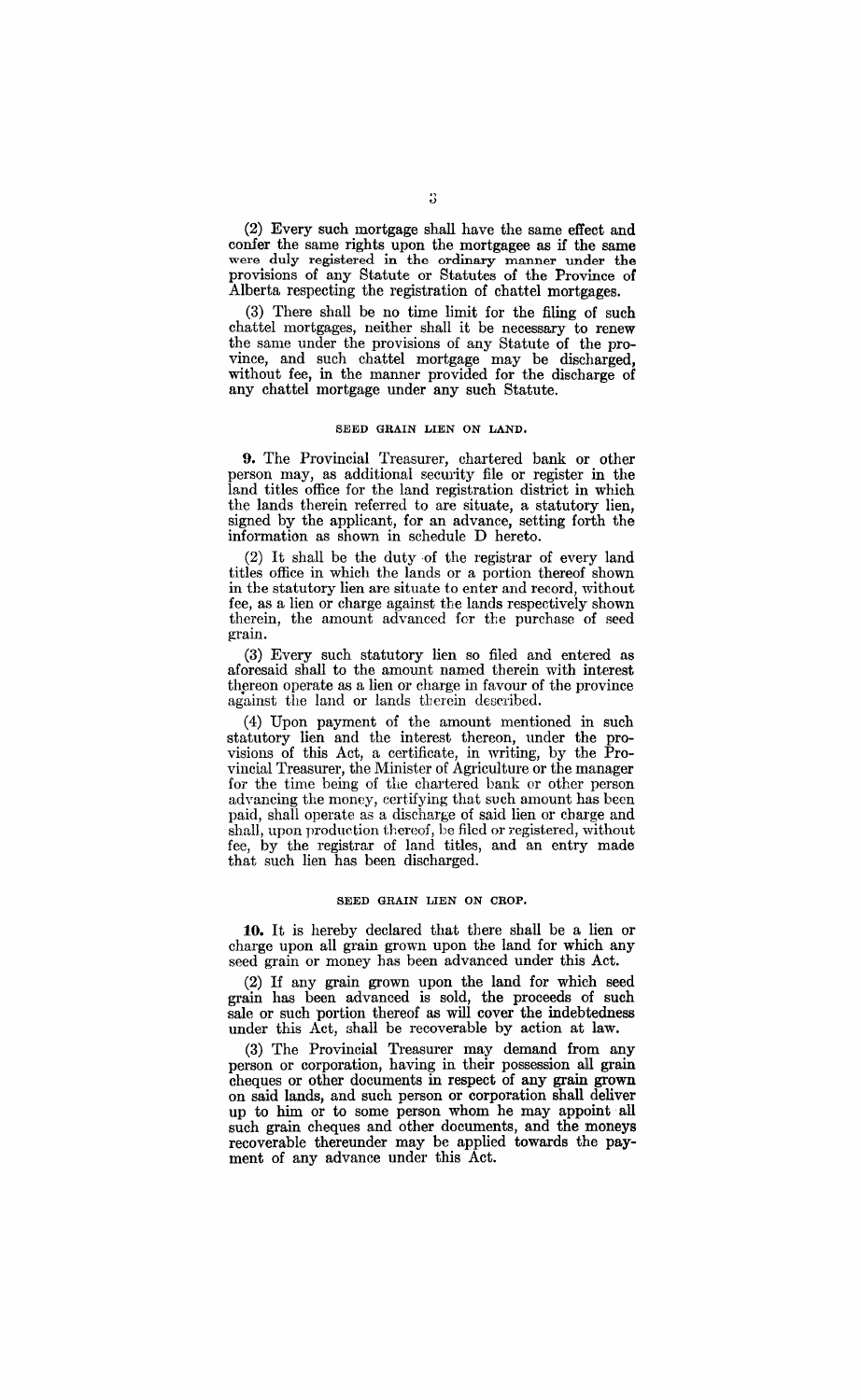## ACTIONS, SUITS AND PROCEEDINGS.

**11.** The Provincial Treasurer, chartered bank or other person nmy at any time should he see fit so to do and without any preliminary proceedings declare any security other than a promissory note given under this Act immediately due and payable, notwithstanding the tenor thereof and in addition to any other proceedings that may be instituted for the collection of the amount due thereon, may authorize any person on his behalf to enter upon the said land and use and sell the grain thereon in satisfaction of the said security and any interest thereon.

12. The Provincial Treasurer, chartered bank or other person may maintain and canyon all suits, actions and proceedings necessary for the due collection of any advance given in pursuance of the provisions of this Act.

**13.** In 'the event of any proceedings being instituted for the collection by action, suit, proceedings, process or seizure of the amount advanced, pursuant to the provisions of this Act, or any part thereof, it is hereby declared that *The Exemptions Ordinance* shall not apply thereto.

## CAUSE OF ACTION.

**14.** The cause of action upon any promissory note or other security given to secure any advance under this Act for the purchase of seed grain shall continue to exist so long as the said note or the moneys secured or any part thereof remains unpaid; and the provisions of any Statute limiting the time for the commencement of actions or suits shall not apply to actions or suits instituted to recover the amount of the principal and interest thereon due to the province or any chartered bank or other person upon any such promissory note or other security given under the provisions of this Act.

### ADVANCES TO OCCUPANTS.

**15.** No advance of seed grain or money to purchase seed grain under this Act shall be made to an occupant of any land except by and with the consent of the owner, in which case both the owner and occupant shall sign the statutory lien. and make and deliver a joint note in favour of the Provincial Treasurer or chartered bank or other person, as the case may be, for the amount of such advance, and the land of the owner shall moreover be liable therefor and be subject to the lien constituted by this Act, upon such statutory lien being filed against the land in the land registration district in which the lands are situate.

#### PENALTIES.

**16.** Any person who has received or receives an advance of money to purchase seed grain under the provisions of this Act and who disposes of such advance or the seed grain, or any part thereof, or makes use of any other portion of the same, for any other purpose than actually sowing on the land in respect of which the same is obtained shall be liable on summary conviction to a fine of not less than \$50.00 nor more than \$250.00 and costs, and in default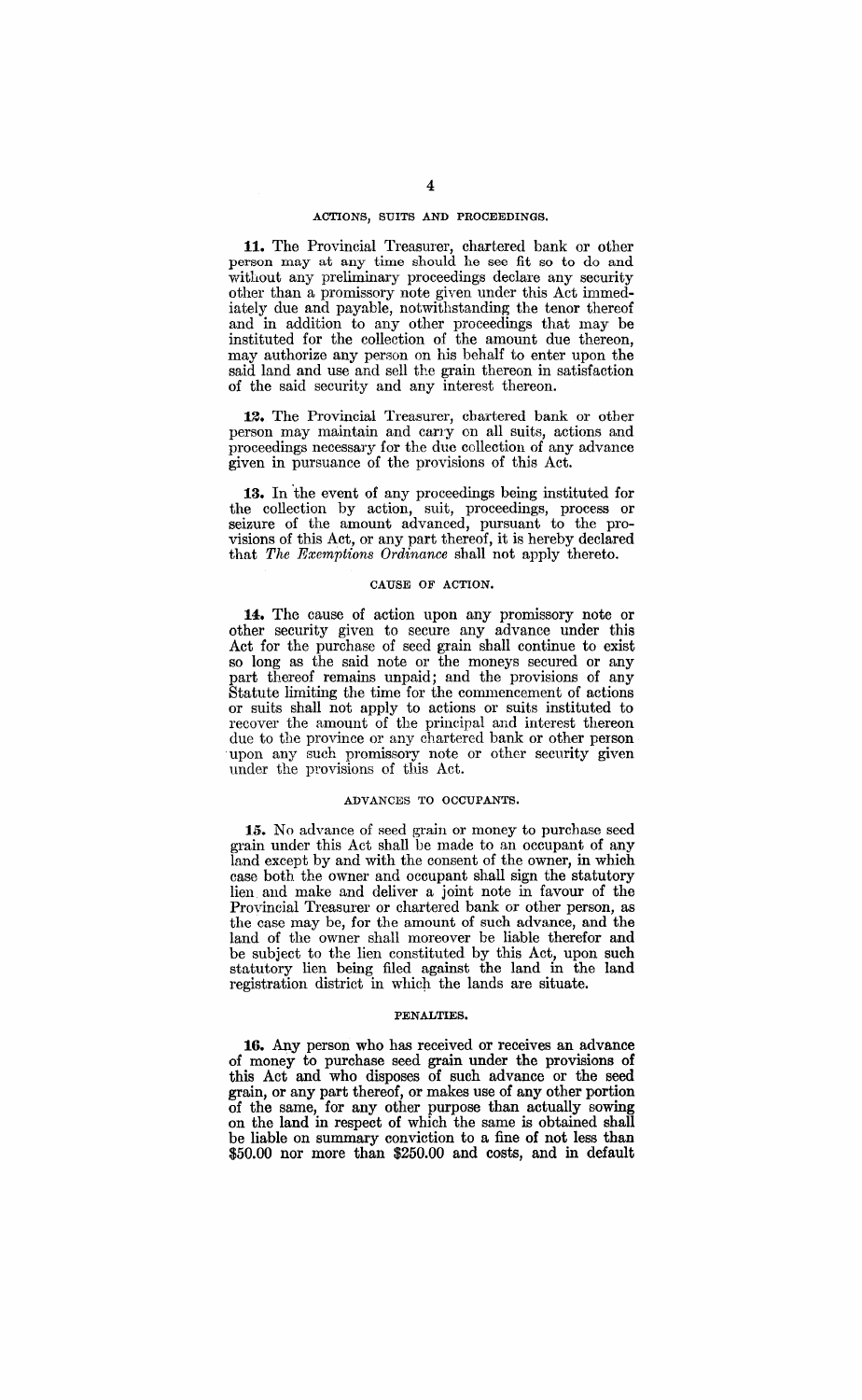of payment forthwith after conviction to imprisonment not exceeding six calendar months nor less than one calendar month.

## COMMENCEMENT OF ACT.

**17.** This Act shall be deemed to have had operation on, from and after the first day of February, A.D. 1917, and every advance for the purchase of seed grain during the season 1917 made prior to the passing of this Act is hereby approved, ratified and confirmed and any and every security taken for such advance shall be as effectual and binding notwithstanding the omission of any of the formalities (if any) required by this Act in respect to such security, and the guarantee of the Provincial Treasurer shall extend to any and every such advance notwithstanding the same may have been made prior to, or in noncompliance with this Act.

### SCHEDULES.

## SCHEDULE A.

### ApPLICATION FOR ADVANCE FOR SEED GRAIN.

 $No$ .............

STATUTORY DECLARATION MADE BY OWNER (or OCCUPANT) OF PATENTED LAND, AND APPLICATION FOR ADVANCE OF SEED GRAIN FROM PROVINCIAL GOVERNMENT OF ALBERTA.

I, .............................. , of ............... . Province of. ................. , do solemnly dech~re:

That I am desirous of obtaining from the Government of the Province of Alberta an advance for the purchase of seed grain and for the purpose of obtaining such advance, make this solemn declaration:

That I am the registered owner *(or* occupant) of the ............ quarter of section ......... township ....... . range ........ west of ........ Meridian in the Province of Alberta. That I have continuously occupied the said land since the  $\dots \dots \dots$  day of  $\dots \dots \dots$  and am now in actual possession of the same;

That the improvements on the said land are-

| Fencing (No. of feet, ) worth $\text{\$} \ldots \ldots \ldots \ldots \ldots$                         |
|------------------------------------------------------------------------------------------------------|
| Other improvements\$                                                                                 |
| $\text{Horses.} \dots \dots \dots \dots \dots \dots \dots \dots \dots \dots \dots \dots \dots \dots$ |
|                                                                                                      |
| $Implements \dots \dots \dots \dots \dots \dots$                                                     |
|                                                                                                      |

I am financially unable to purchase the necessary seed grain for the said land, and if not assisted by the Government of the Province of Alberta, my land will not be seeded;

That the number of acres I have ready for seeding is ............................ , That the number of acres I intend to sow in wheat is ............................... ,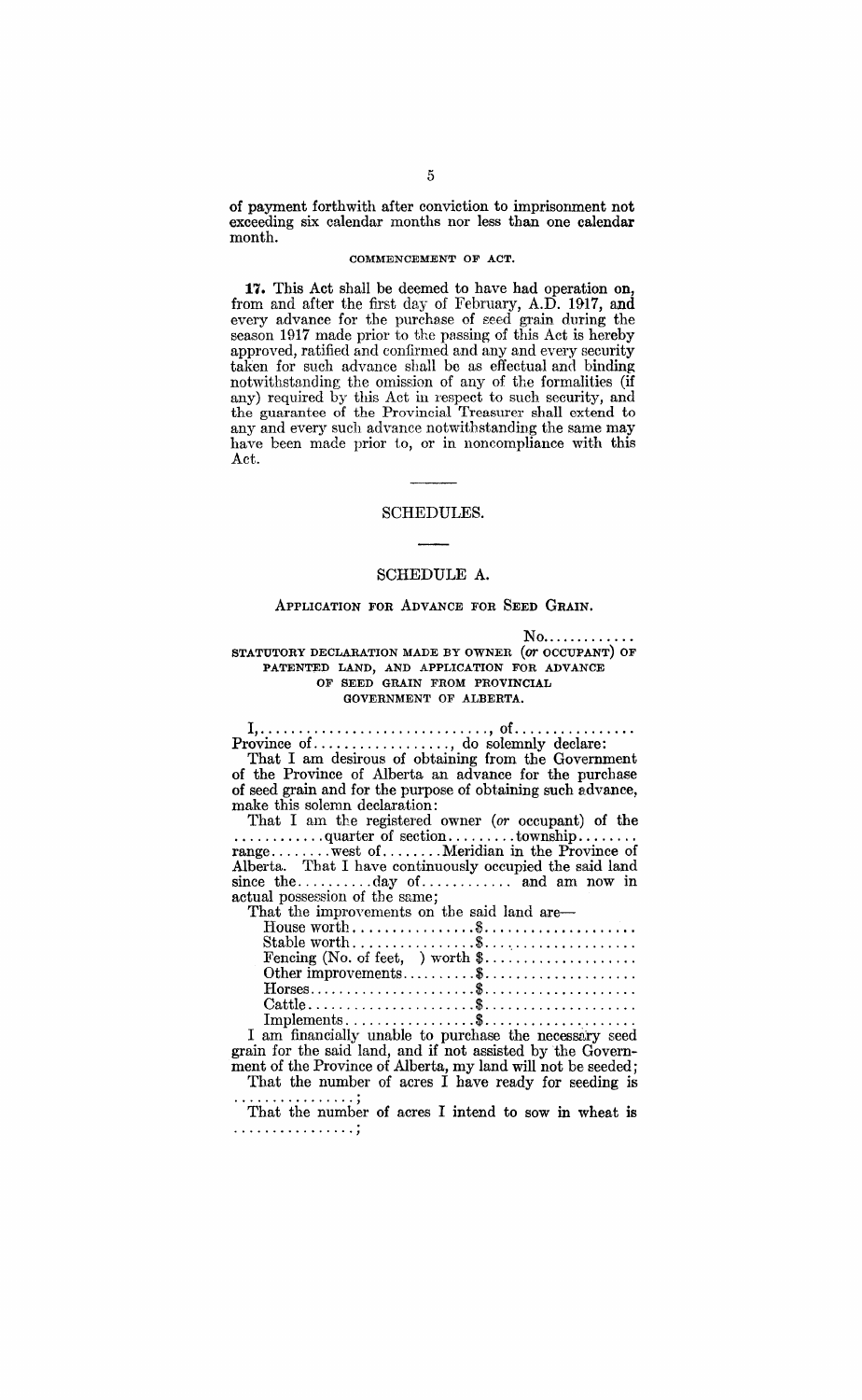That the number of acres I intend to sow in oats is ................ , That the number of acres I intend to sow in barley is ................ , That the total quantity of seed required is-

Bushels oats .................<br>Bushels barley .................<br>That I have had seed from the Government before to that I have had seed from the

That I had ............ acres under crop in 1916;

That the total receipts of 1916 crop was \$...........; That I lost my 1916 crop through .................. ; That I can secure the grain I require locally-

Wheat from.........P.O..........Price per bushel.........<br>Oats from...........P.O..........Price per bushel.........<br>Barley from.........P.O.........Price per bushel.........<br>That I will not use the said seed grain on any

the said land without the consent of the Minister of Agriculture for the Province of Alberta;

And I make this solemn declaration conscientiously believing the same to be true, and knowing that it is of the same force and effect as if made under oath and by virtue of *The Canada Evidence Act.* 

| (Signature of Witness.)                                                                       | (Signature of Application). |
|-----------------------------------------------------------------------------------------------|-----------------------------|
|                                                                                               |                             |
|                                                                                               |                             |
| this $\dots$ day of $\dots \dots 19 \dots$<br>(The same having been read over and explained.) |                             |
|                                                                                               |                             |

*A Commissioner Jor Oaths, Justice oj the Peace, or Notary Public.* 

## SCHEDULE B.

No..............<br>SEED GRAIN AUTHORITY.

......... ........ . 191 .. . Authority is hereby given to ....................... . *(Name in full.)*  to deliver to  $\dots \dots \dots \dots$  of  $\dots \dots \dots \dots$ , in the Province of Alberta, , ....... bushels of wheat at ...... . per bushel, ........ bushels of oats at ....... per bushel, ........ bushels of barley at ....... per bushel. Arrange-

ments have been made with banks that this order may be cashed at any chartered bank in the Province of Alberta.

 $Total \ldots \ldots \ldots$ ; \$ ................ ;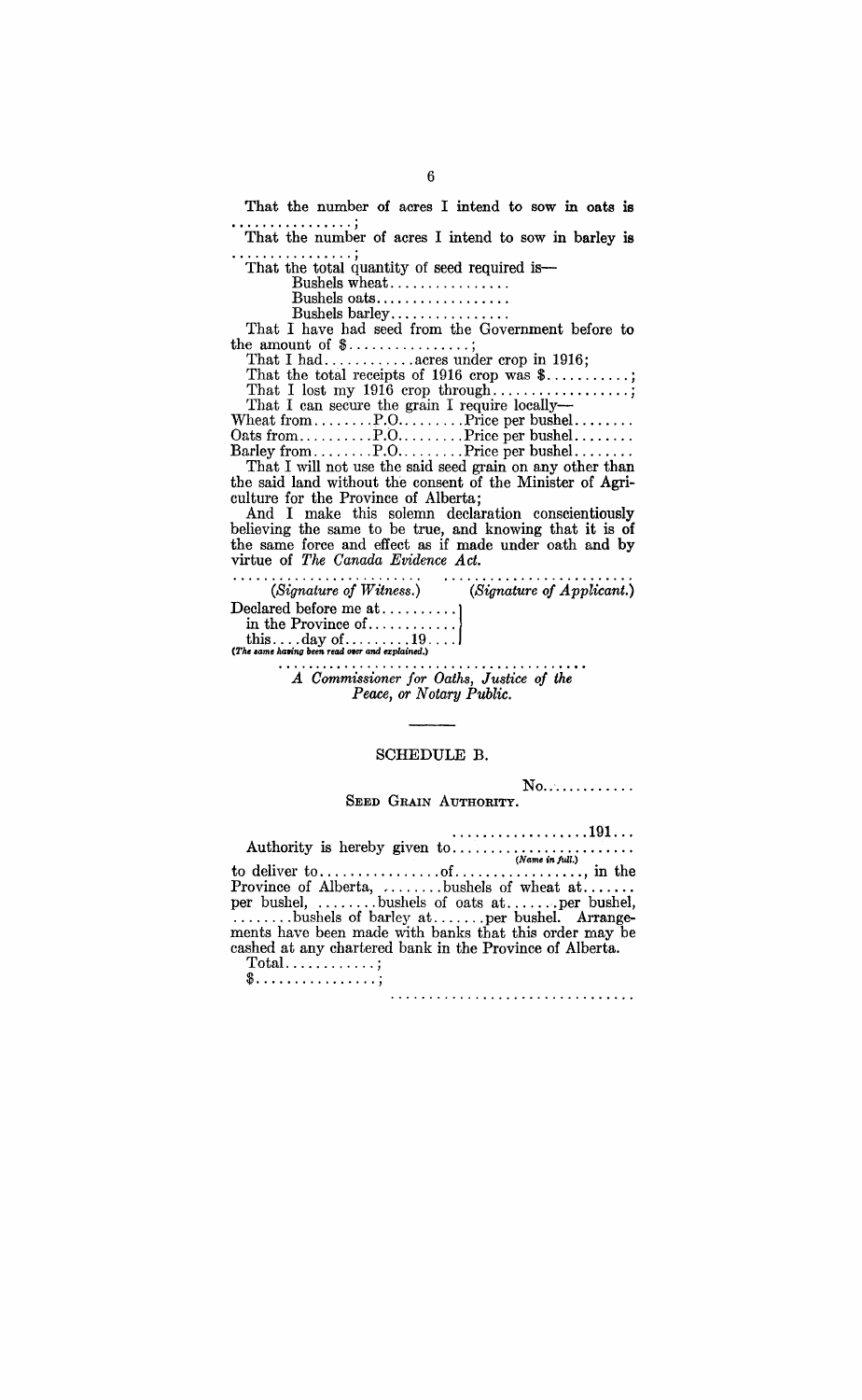## SCHEDULE C.

## PROMISSORY NOTE.

Due January 1st, 1918. No ........... . \$................ . ................. 191 .. . On the first day of January, 1918, I promise to pay to the order of The ............ Bank of Canada at ....... . · ........... the sum of ......................... dollars, (Place.) with interest at  $\dots$  per annum, both before and after maturity until paid, for value received.

*(Witness.) (N arne in* full.) Countersigned ........................ .

## SCHEDULE D.

## STATUTORY LIEN.

Application No ........ " .... . Lien No ...... " .... . I, ........................ of the ................... . whose post office address is .............. being the person described in a statutory declaration made for the purpose of obtaining advances herein, of date .............. do hereby acknowledge the receipt from the Minister of Agriculture for the Province of Alberta (or  $\dots \dots \dots$ Bank) of advances to the value in all of ....... dollars, ...... being for seed grain delivered by him or his agent to me, as follows:

| .com/us                                                                                                                    |  |  |  |  |
|----------------------------------------------------------------------------------------------------------------------------|--|--|--|--|
|                                                                                                                            |  |  |  |  |
| $\ldots \ldots$ . Bushels Oats $@ \ldots \ldots \ldots \ldots \ldots$                                                      |  |  |  |  |
| $\ldots \ldots \ldots$ Bushels $\ldots \ldots \ldots \ldots \otimes \ldots \ldots \ldots$ \$ $\ldots \ldots \ldots \ldots$ |  |  |  |  |
| $\dots\dots\dots \text{Bushels}\dots\dots\dots\dots \text{Q}\dots\dots\dots \text{S}\dots\dots\dots\dots$                  |  |  |  |  |
|                                                                                                                            |  |  |  |  |

And I do hereby agree to pay the said amount of ...... . · ........... dollars .............. to the said Minister of

Agriculture of the Province of Alberta, or his successor in office, on or before the first day of January, 191 .... , with interest thereon at the rate of  $\dots$  per centum per annum from the date of these presents, and that until payment thereof is made the said amount shall be and remain a first lien and charge upon my land, being the ......... . quarter of section ........ township ........ range ....... . west of the ........ meridian, in the said Province of Alberta.

Signed at .................. , Alberta, this .......... . day of .................. A.D. 191 ... . Witness.................. . ....................... . *(Witness* signs *here.) (Applicant signs here.)* 

*(The same having been read over and explained.)* 

7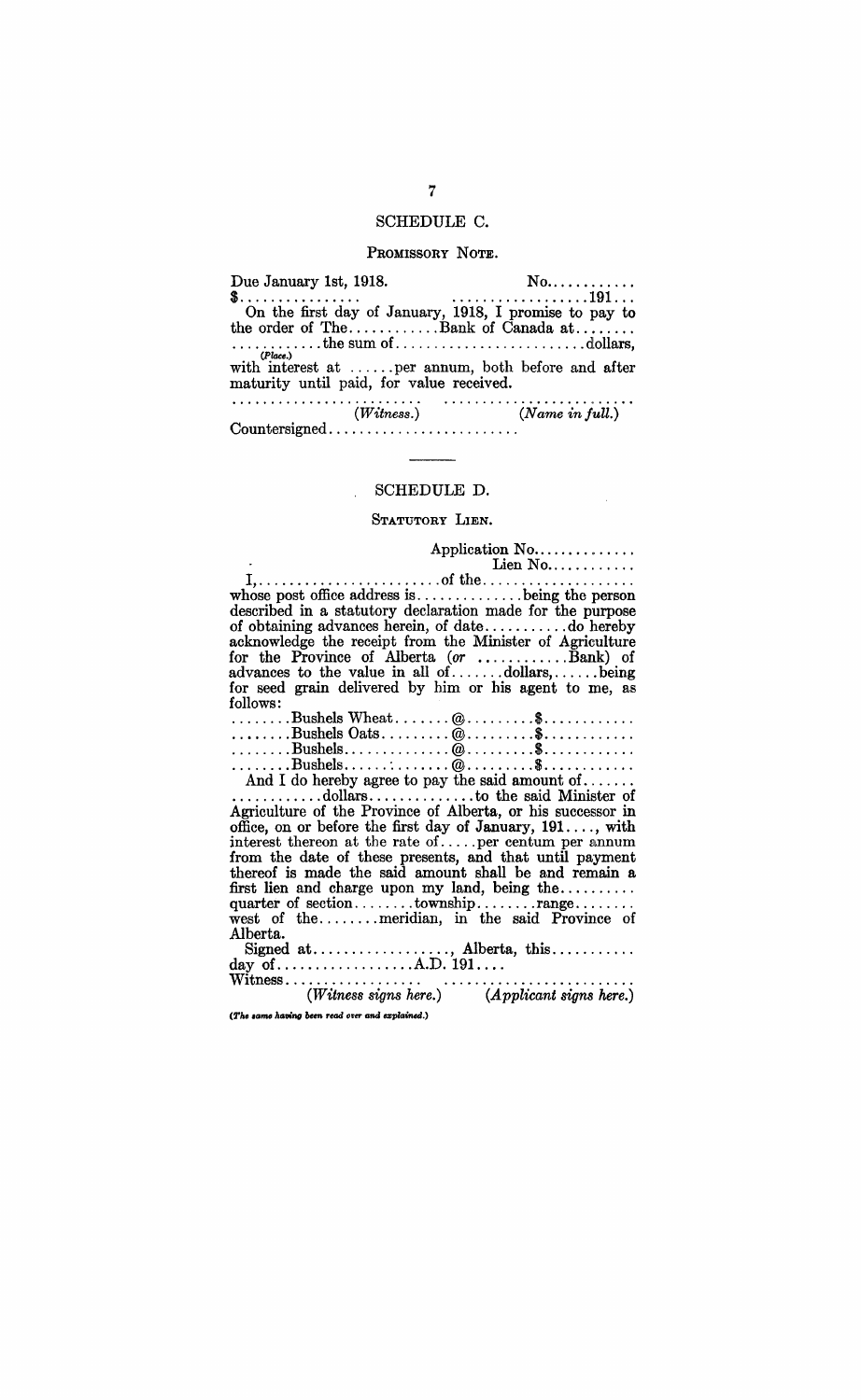AFFIDAVIT OF EXECUTION.

To WIT:

 $\left\{\n\begin{array}{l}\nI_1, \ldots, I_n, \ldots, I_n, \ldots, I_n, \ldots, I_n, \ldots, I_n, \ldots, I_n, \ldots, I_n, \ldots, I_n, \ldots, I_n, \ldots, I_n, \ldots, I_n, \ldots, I_n, \ldots, I_n, \ldots, I_n, \ldots, I_n, \ldots, I_n, \ldots, I_n, \ldots, I_n, \ldots, I_n, \ldots, I_n, \ldots, I_n, \ldots, I_n, \ldots, I_n, \ldots, I_n, \ldots, I_n, \ldots, I_n, \ldots, I_n, \ldots, I_n, \ldots, I_n,$ named witness, of .......................<br>in the Province of Alberta, make oath

and say: . 1. That I was personally present and saw ........... . named in the within instrument, duly sign and execute the same for the purposes named therein.

2. That the same was so executed at ................•

Province of Alberta.

3. That I am a subscribing witness thereto. Sworn before me at ........... !

4. And that I know the said party.

in the Province of Alberta, ..................... . this ....... day of. . . . . . . . . . *(Witness sigm here.)*   $A.D. 191...$ 

*A Commissioner for Taking Oaths, etc.*